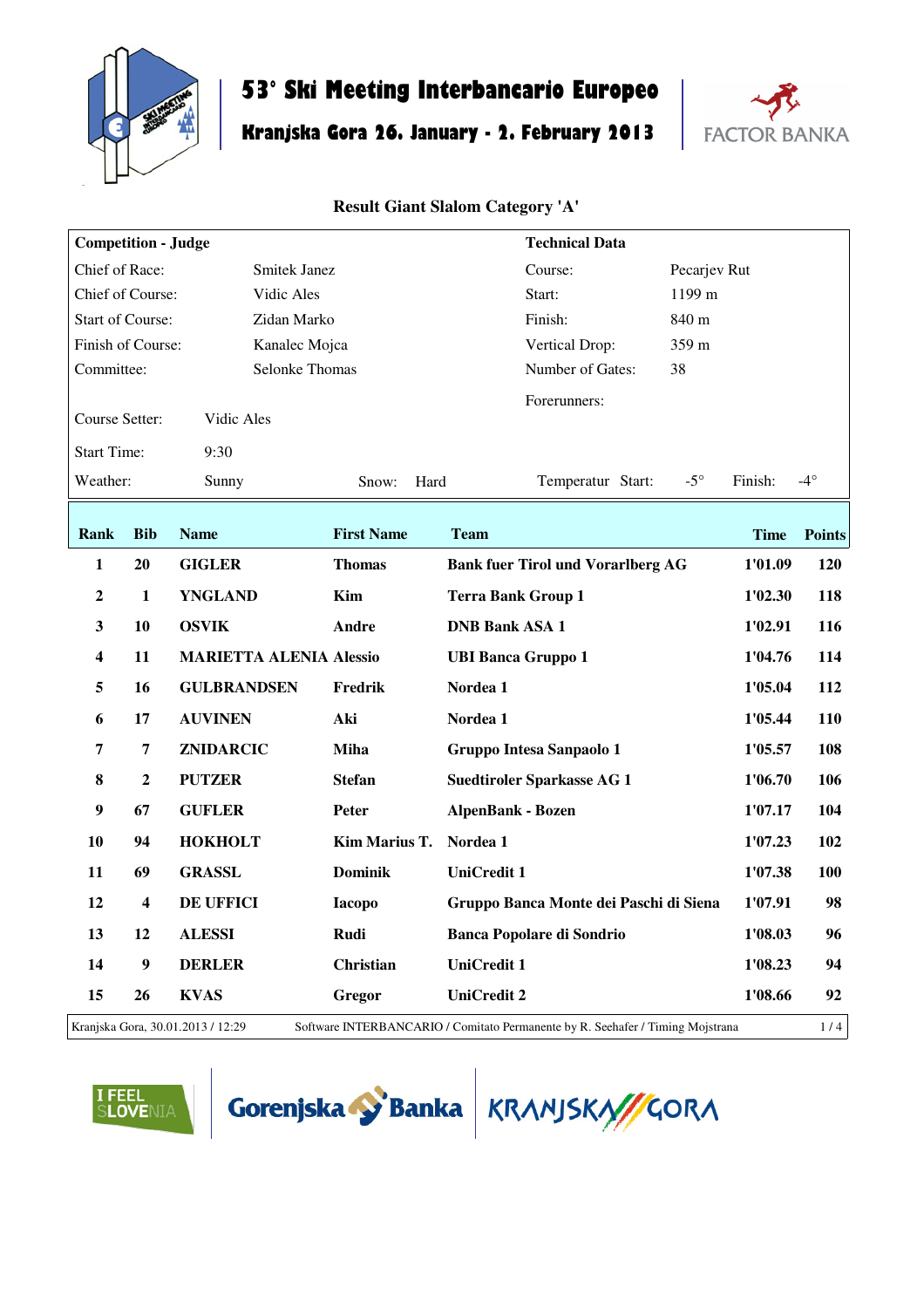### **Result Giant Slalom Category 'A'**

| Rank   | <b>Bib</b> | <b>Name</b>        | <b>First Name</b> | <b>Team</b>                              | <b>Time</b> | <b>Points</b> |
|--------|------------|--------------------|-------------------|------------------------------------------|-------------|---------------|
| 16     | 14         | <b>WASER</b>       | Marco             | Raiffeisen Schweiz                       | 1'09.05     | 90            |
| 17     | 8          | <b>PERATHONER</b>  | Alexander         | Suedtiroler Volksbank - Banca Popolare   | 1'09.77     | 88            |
| 18     | 18         | <b>HERBELIN</b>    | Olivier           | Julius Baer - Zuerich                    | 1'10.02     | 86            |
| 19     | 38         | <b>CADINI</b>      | Andrea            | UniCredit 1                              | 1'11.34     | 84            |
| $20\,$ | 31         | <b>BORRIERO</b>    | Stefano           | Banca Popolare di Sondrio                | 1'11.49     | 82            |
| 21     | 42         | <b>BENCINA</b>     | Miha              | Factor Banka - Ljubljana                 | 1'11.52     | 80            |
| 22     | 47         | <b>KERN</b>        | Marco             | Credit Suisse 1                          | 1'11.97     | 78            |
| 23     | 33         | <b>AMMANN</b>      | André             | Julius Baer - Zuerich                    | 1'12.42     | 76            |
| 24     | 74         | VOŠNJAK            | Bor               | Abanka Ljubljana D. D.                   | 1'12.88     | 74            |
| 25     | 48         | <b>COLLINASSI</b>  | Marco             | Gruppo Intesa Sanpaolo 1                 | 1'14.02     | 72            |
| 26     | 41         | <b>MEYNET</b>      | Yann Germain      | UniCredit 2                              | 1'14.23     | 70            |
| 27     | 23         | <b>BAKOS</b>       | Akos              | Schweizerische Nationalbank              | 1'14.32     | 68            |
| 28     | 32         | <b>PAUSER</b>      | Felix             | Landesbank Baden-Wuerttemberg            | 1'14.40     | 66            |
| 29     | 46         | <b>OBERSNEL</b>    | Ognjen            | Gruppo Intesa Sanpaolo Estero            | 1'14.55     | 64            |
| 30     | 52         | <b>BOSCHUNG</b>    | Bernhard          | Credit Suisse 1                          | 1'14.84     | 62            |
| 31     | 24         | <b>GERBER</b>      | Samuel            | <b>Bank Vontobel AG</b>                  | 1'15.07     | 60            |
| 32     | 81         | <b>DEBIC</b>       | Dino              | Gruppo Intesa Sanpaolo Estero 2          | 1'15.11     | 58            |
| 33     | $27\,$     | <b>ZIESLER</b>     | Knut              | DNB Bank ASA 1                           | 1'16.20     | 56            |
| 34     | 39         | <b>KOROSEC</b>     | Andrej            | SKB - Societe Generale Group - Ljubljana | 1'16.37     | 54            |
| 35     | 71         | <b>PANOZZO</b>     | Omar              | VENETO BANCA S.C.p.A.                    | 1'16.70     | 52            |
| 36     | 30         | <b>JANN</b>        | Michael           | Julius Baer - Zuerich                    | 1'17.46     | 50            |
| 37     | 36         | <b>MERTENS</b>     | Sebastian         | Sparkasse Bad Tölz-Wolfratshausen        | 1'17.70     | 48            |
| 38     | 83         | <b>SCHÖB</b>       | Simon             | Julius Baer - Zuerich                    | 1'18.01     | 46            |
| 39     | 34         | <b>DALLA BRIDA</b> | Deneb             | Gruppo Banca Monte dei Paschi di Siena   | 1'18.33     | 44            |
| 40     | 75         | <b>KORENJAK</b>    | Banjamin          | Gorenjska Banka                          | 1'18.68     | 42            |
| 41     | 35         | <b>PEPINO</b>      | Gianmarco         | Gruppo Credito Valtellinese              | 1'18.92     | 40            |
| 42     | 51         | <b>BETSCHART</b>   | <b>Bruno</b>      | Landesbank Baden-Wuerttemberg            | 1'19.13     | 38            |
| 43     | 15         | <b>JOAS</b>        | Matthias          | Suedtiroler Sparkasse AG 1               | 1'19.54     | 36            |
| 44     | 44         | <b>LUPPI</b>       | Federico          | Gruppo BPER                              | 1'19.60     | 34            |
| 45     | 87         | <b>STORMAN</b>     | Gregor            | Sberbank Slovenija                       | 1'19.61     | 32            |
| 46     | 57         | <b>BROG</b>        | Carlo             | Credit Suisse 1                          | 1'20.12     | 30            |
| 47     | 64         | <b>BAMBERGER</b>   | Jesper            | Nordea 2                                 | 1'20.22     | 28            |
| 48     | 88         | <b>REDZIC</b>      | Rene              | Nova Kreditna Banka - Maribor            | 1'20.63     | 26            |
| 49     | 79         | <b>PAJNTAR</b>     | Damir             | Gorenjska Banka                          | 1'20.81     | 24            |
| 50     | 49         | <b>MINARI</b>      | Michele           | Gruppo Banca Monte dei Paschi di Siena   | 1'20.84     | 22            |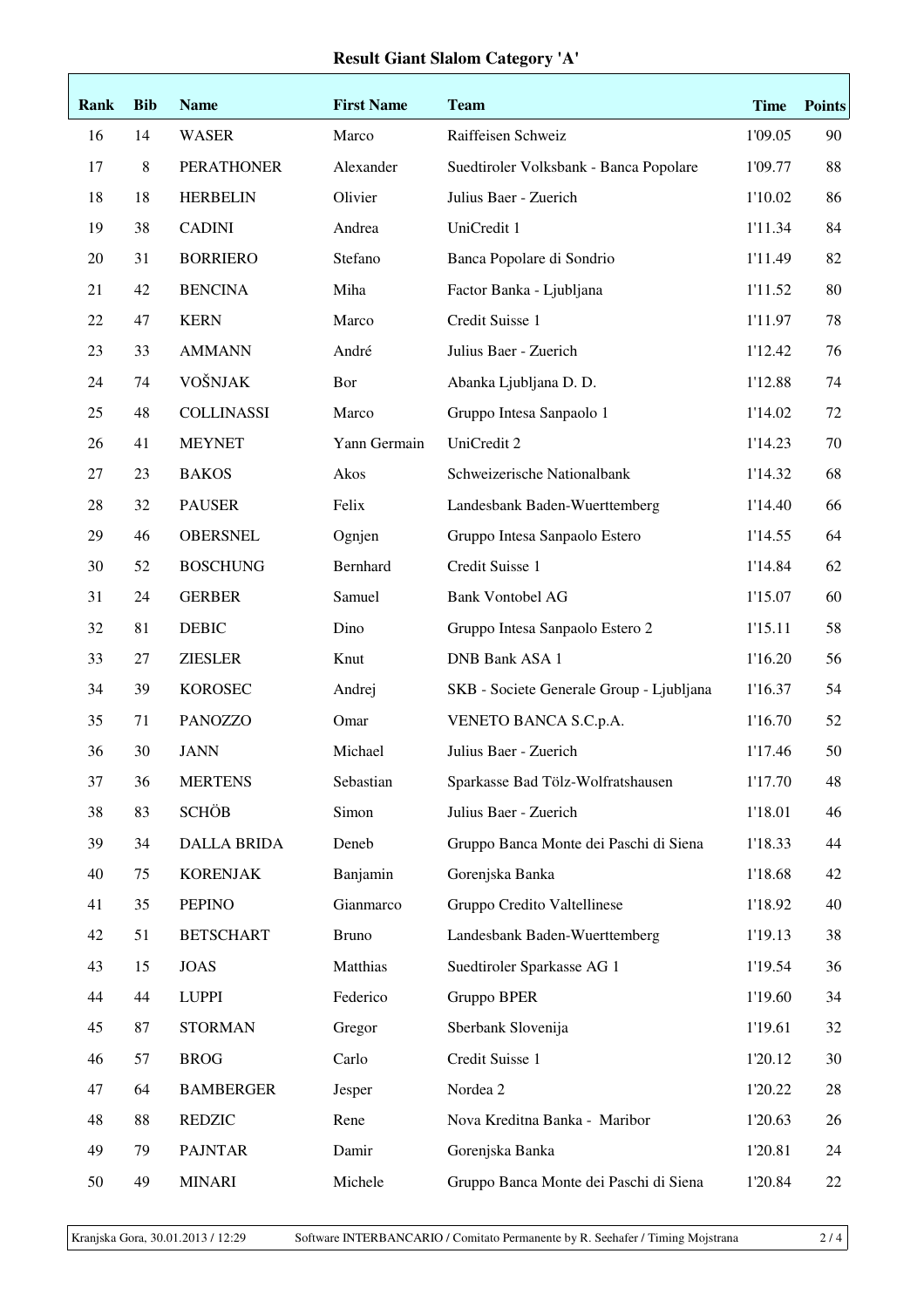### **Result Giant Slalom Category 'A'**

| Rank              | <b>Bib</b>                                                                                                                 | <b>Name</b>       | <b>First Name</b> | <b>Team</b>                               | <b>Time</b> | <b>Points</b>  |
|-------------------|----------------------------------------------------------------------------------------------------------------------------|-------------------|-------------------|-------------------------------------------|-------------|----------------|
| 51                | 60                                                                                                                         | <b>REATO</b>      | Filippo           | Gruppo Intesa Sanpaolo 1                  | 1'20.91     | 20             |
| 52                | 59                                                                                                                         | PELLECCHIA        | Emanuele          | <b>UBI Banca Gruppo 1</b>                 | 1'22.28     | 18             |
| 53                | 77                                                                                                                         | <b>KONIČ</b>      | Luka              | UniCredit Banka Slovenija                 | 1'22.64     | 16             |
| 54                | 58                                                                                                                         | <b>HERMANN</b>    | Alexander         | Bank Austria - UniCredit Group - Kaernten | 1'22.82     | 14             |
| 55                | 97                                                                                                                         | OREL              | Primoz            | Nova Ljubljanska Banka - Ljubljana        | 1'23.10     | 12             |
| 56                | 80                                                                                                                         | <b>PRISTOVNIK</b> | Dejan             | Nova Ljubljanska Banka - Ljubljana        | 1'23.11     | 10             |
| 57                | 76                                                                                                                         | <b>DEISINGER</b>  | Tomaž             | UniCredit Banka Slovenija                 | 1'23.67     | $8\,$          |
| 58                | 61                                                                                                                         | <b>FORMENTINI</b> | Giuseppe          | Gruppo Intesa Sanpaolo 2                  | 1'24.29     | 6              |
| 59                | 62                                                                                                                         | <b>GRÖBMAIR</b>   | Hubert            | Sparkasse Bad Tölz-Wolfratshausen         | 1'24.33     | $\overline{4}$ |
| 60                | 40                                                                                                                         | <b>ZANARDI</b>    | Simone            | <b>UBI Banca Gruppo 1</b>                 | 1'24.44     | $\overline{2}$ |
| 61                | 28                                                                                                                         | <b>BOZZANO</b>    | Carlo             | Gruppo Banca Carige                       | 1'24.91     | $\mathbf{1}$   |
| 62                | 66                                                                                                                         | <b>HELLSTEN</b>   | Fredric           | Nordea 2                                  | 1'29.55     | $\mathbf{1}$   |
| 63                | 55                                                                                                                         | <b>PETTERSSON</b> | Ola               | Nordea 1                                  | 1'31.50     | $\mathbf{1}$   |
| 64                | 90                                                                                                                         | STUNKOVIČ         | Mladen            | Gorenjska Banka                           | 1'33.54     | $\mathbf{1}$   |
| 65                | 89                                                                                                                         | <b>ZILIO</b>      | Stefan            | Suedtiroler Volksbank - Banca Popolare    | 1'34.35     | $\mathbf{1}$   |
| 66                | 82                                                                                                                         | <b>SUPIČ</b>      | Duško             | Abanka Ljubljana D. D.                    | 1'34.58     | $\mathbf{1}$   |
| 67                | 68                                                                                                                         | <b>SIMITY</b>     | Ferenc            | Gruppo Intesa Sanpaolo Estero             | 1'35.59     | $\mathbf{1}$   |
| 68                | 99                                                                                                                         | ŠKERŇO            | Vladimír          | Intesa Sanpaolo - Milano                  | 1'42.56     | $\mathbf{1}$   |
| 69                | 98                                                                                                                         | <b>NIKOLIC</b>    | Neboja            | Gruppo Intesa Sanpaolo Estero             | 1'44.83     | $\mathbf{1}$   |
| 70                | 85                                                                                                                         | <b>SEJFOVIC</b>   | Ermin             | Gruppo Intesa Sanpaolo Estero             | 1'49.30     | $\mathbf{1}$   |
| 71                | 93                                                                                                                         | <b>PASQUINI</b>   | Orlando           | Banca Popolare di Lanciano e Sulmona      | 1'58.08     | $\mathbf{1}$   |
| 72                | 86                                                                                                                         | <b>RANIERI</b>    | Lorenzo           | Banca Popolare di Lanciano e Sulmona      | 1'59.89     | 1              |
| Disqualified (1)  |                                                                                                                            |                   |                   |                                           |             |                |
|                   | 84                                                                                                                         | <b>HERCEG</b>     | Miro              | Gruppo Intesa Sanpaolo Estero 2           |             |                |
| Not finished (10) |                                                                                                                            |                   |                   |                                           |             |                |
|                   | 43                                                                                                                         | <b>BORTOLUZZI</b> | Stefano           | UniCredit 1                               |             |                |
|                   | 45                                                                                                                         | <b>BELLORINI</b>  | Rene              | UBS AG - 1                                |             |                |
|                   | 50                                                                                                                         | <b>KLÖNTER</b>    | Patrick           | Luzerner Kantonalbank                     |             |                |
|                   | 53                                                                                                                         | <b>PUPPI</b>      | Simone            | UniCredit 2                               |             |                |
|                   | 63                                                                                                                         | <b>CAMISCIA</b>   | Davide            | Banca Popolare di Lanciano e Sulmona      |             |                |
|                   | 70                                                                                                                         | <b>MAIOR</b>      | Radu              | Gruppo Intesa Sanpaolo Estero 2           |             |                |
|                   | 72                                                                                                                         | <b>GRM</b>        | Jure              | Gorenjska Banka                           |             |                |
|                   | 73                                                                                                                         | <b>BRUMEN</b>     | Anze              | SKB - Societe Generale Group - Ljubljana  |             |                |
|                   | 91                                                                                                                         | <b>SCHUIRER</b>   | Stefan            | <b>BayernLB</b> Muenchen                  |             |                |
|                   | 95                                                                                                                         | <b>KOSTELAC</b>   | Matija            | Gruppo Intesa Sanpaolo Estero 2           |             |                |
|                   | Kranjska Gora, 30.01.2013 / 12:29<br>Software INTERBANCARIO / Comitato Permanente by R. Seehafer / Timing Mojstrana<br>3/4 |                   |                   |                                           |             |                |